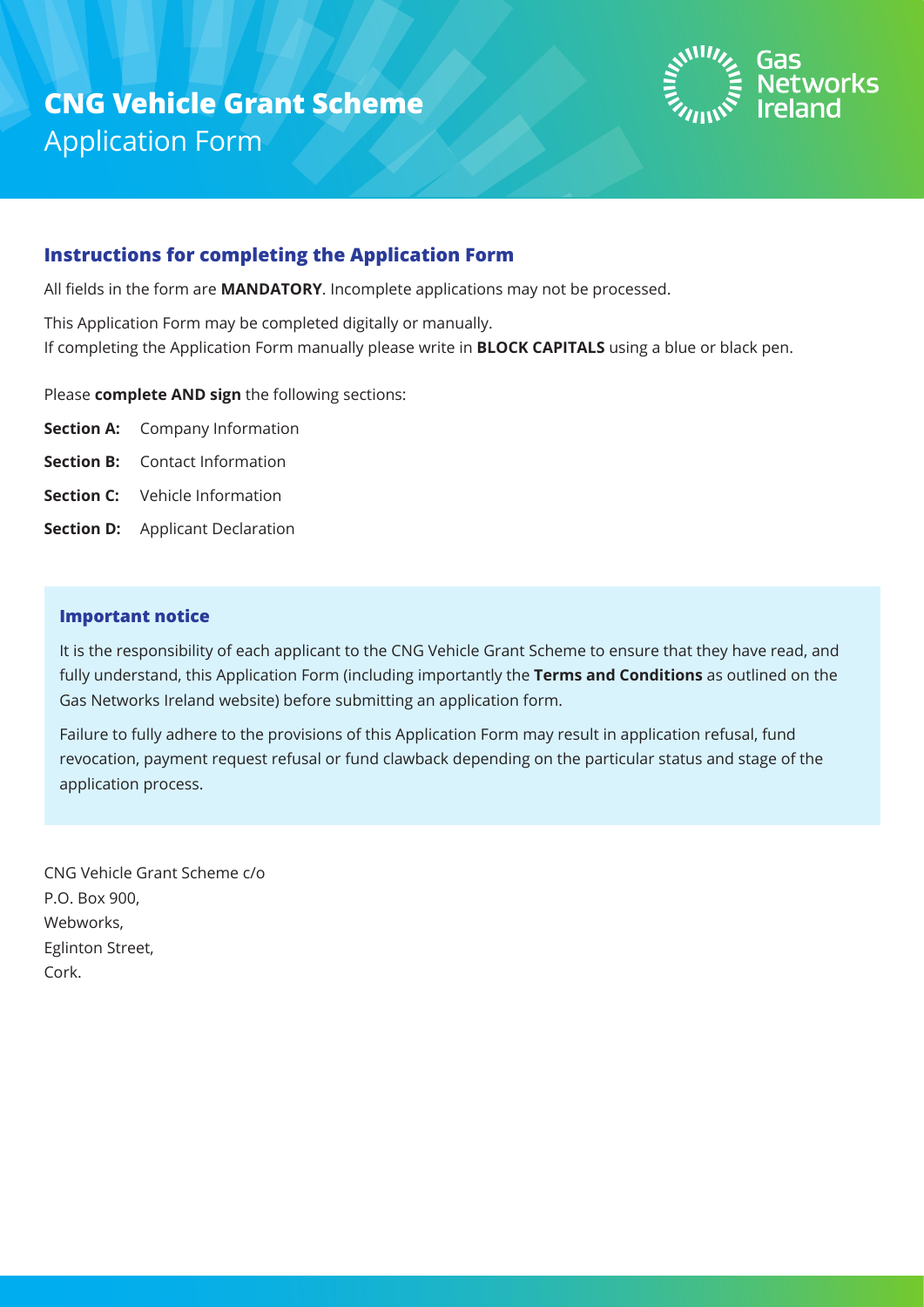

**Block capitals only**

# **Section A: Company Information**

| Company name:                  |  |
|--------------------------------|--|
| Company registered<br>address: |  |
| Company phone number:          |  |
| Company registered number:     |  |
| Company VAT number:            |  |

## **Section B:** Contact Information

| Contact name:         |  |
|-----------------------|--|
| Contact phone number: |  |
| Contact email:        |  |
|                       |  |
|                       |  |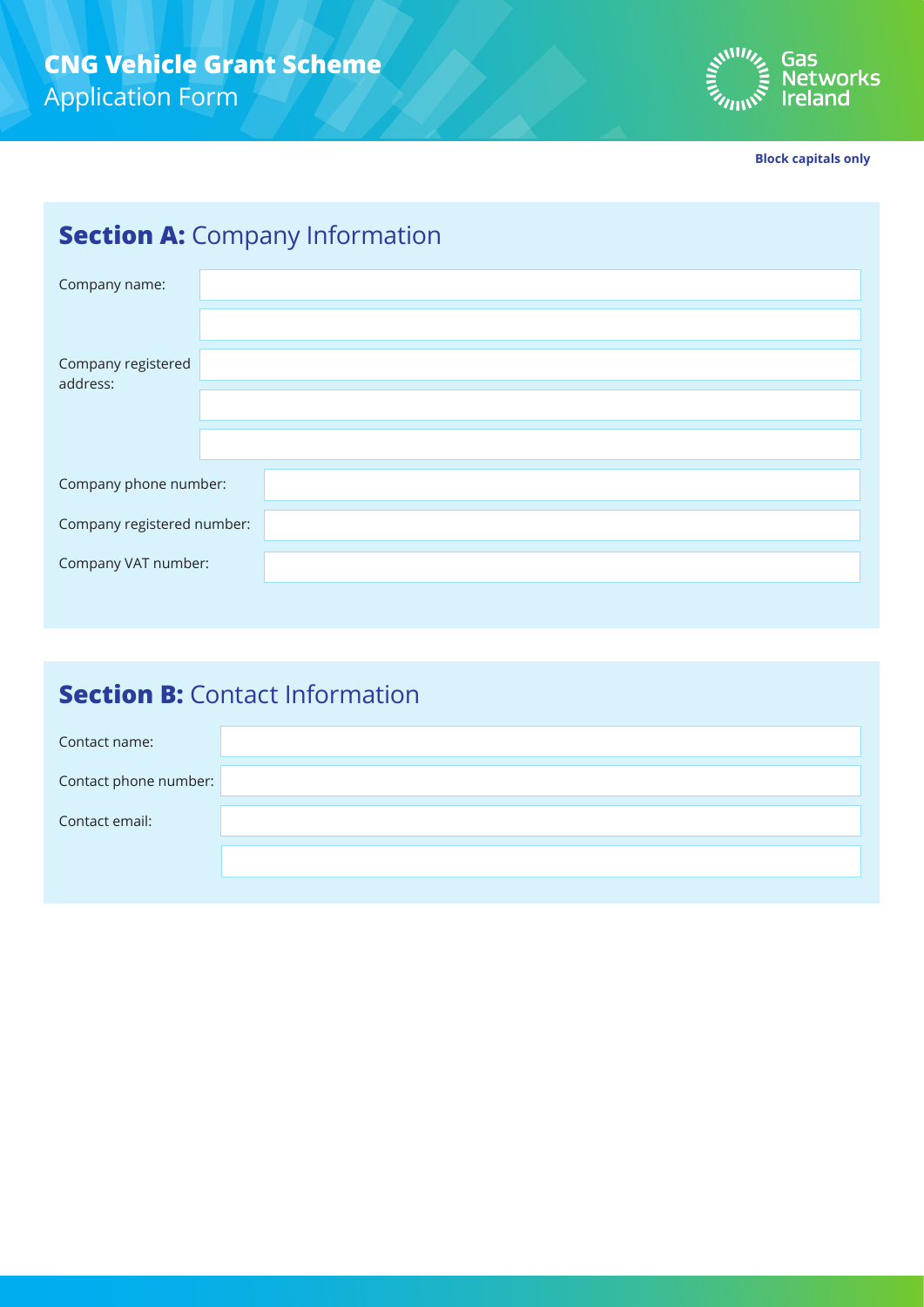

**Block capitals only**

### **Section C: Vehicle Information**

*Vehicle Segment Applicable: (Please tick one)*

| <b>Segment</b>                                                                  | <b>Maximum Funding</b> | <b>Please Tick Appropriate Box</b> |  |  |  |
|---------------------------------------------------------------------------------|------------------------|------------------------------------|--|--|--|
| HGV Road Freight (>12t unladen) - Artic                                         | €5,000                 |                                    |  |  |  |
| HGV Road Freight (>3.5t unladen) - Rigid                                        | €3,000                 |                                    |  |  |  |
| LGV Road Freight (>3.5t unladen) - Large Van                                    | €1,500                 |                                    |  |  |  |
| LGV Road Freight (<3.5t unladen) - Small Van                                    | €500                   |                                    |  |  |  |
| Waste Collection Vehicle (>3.5t unladen)                                        | €5,000                 |                                    |  |  |  |
| Small Public Passenger Vehicle<br>(over 8 seats in addition to the driver, <5t) | €1,500                 |                                    |  |  |  |
| Large Public Passenger Vehicle<br>(over 8 seats in addition to the driver, >5t) | €5,000                 |                                    |  |  |  |
| <b>Amount of support sought</b>                                                 | €                      |                                    |  |  |  |
| Address where the                                                               |                        |                                    |  |  |  |

vehicle will be registered: